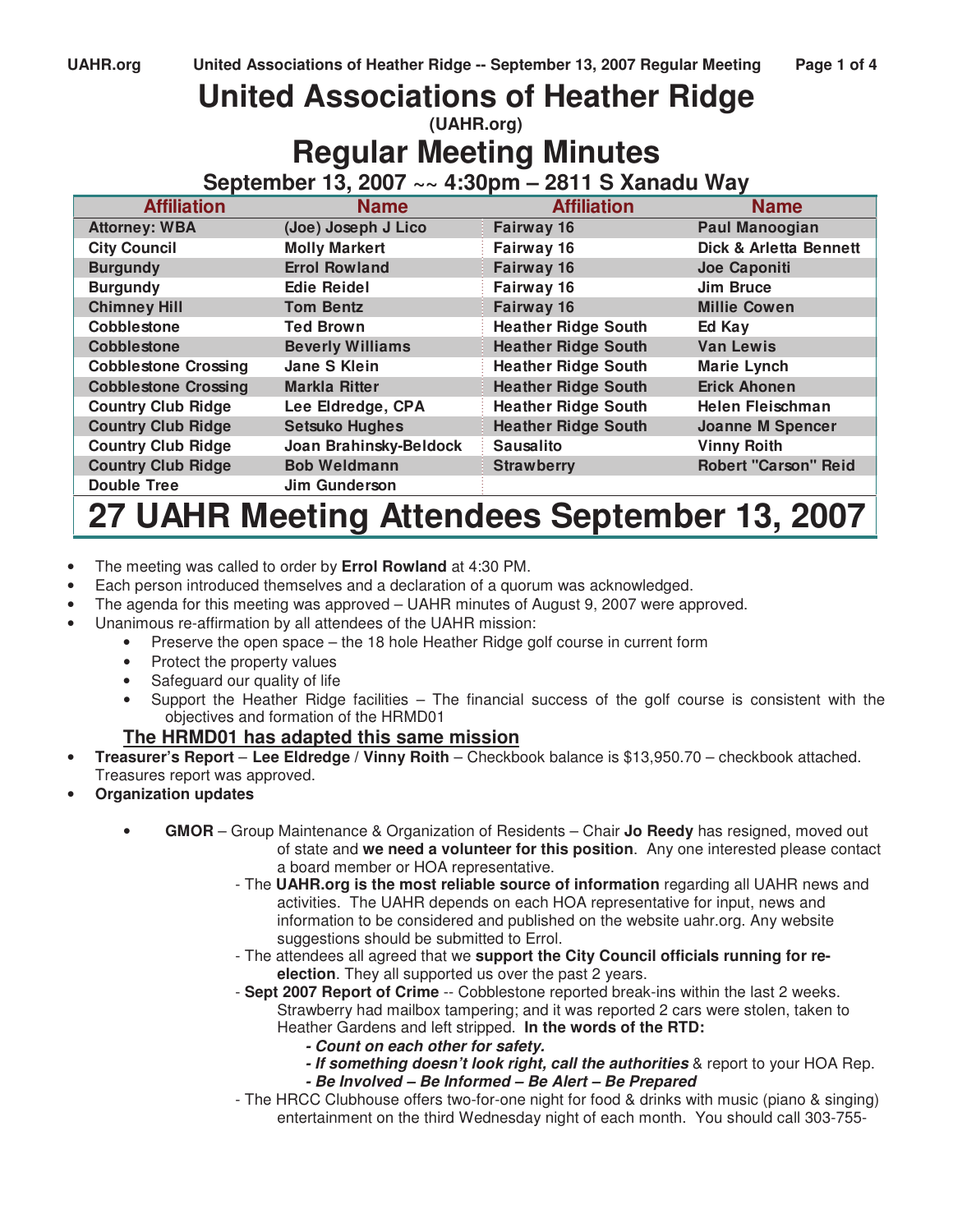#### **UAHR.org United Associations of Heather Ridge -- September 13, 2007 Regular Meeting Page 2 of 4**  3660 x304 or x309 for details. **The UAHR urges all to take advantage of the HRCC amenities** and financial support of the club.

- **Property tax reduction for seniors Dean Weber, Judy Shaw & Jim Bruce** (see uahr.org **Senior Tax Button** for details).
- **SDAG** Special District Action Group **Van Lewis** HRMD01 Business--
	- HRMD01 regular scheduled meetings are  $2^{nd}$  Thurs 3 posted notices & website
	- Update of HRMD01 meeting immediately prior to this meeting Postcard Pledge 2<sup>nd</sup> Hearing results on funding the HRMD01 approved budget (attached).
	-
- **IDAG** Influencing Development Group **Ed Oswald**

Ed was unable to attend but had talked to the owner. Ed reported there is no change in ownership of the golf course, and there is no current offer being considered.

- Other business
	- A motion was made by **Lee Eldredge** and seconded by **Van Lewis** that we should send a third post card mailing just before the polling regarding the benefits of funding the district. The cost is approximately \$300.00. We can renew the mail permit for a fee of \$175.00 for a year and get a non profit permit in the future. The vote was unanimous to send a third postcard. In addition, each HOA rep agreed to provide a list of their HOA district property addresses with the owner's name next to each.
	- Next meeting 10/11/2006 this after the 10/9/2007 post card polling for funding HRMD01 budget. (Approx 4:15 - 5:00pm 2nd Thursday each month immediately following HRMD01 regular director meeting providing business to conduct) @ 2811 S Xanadu -- HRS Clubhouse
- The meeting was adjourned at 5:45pm.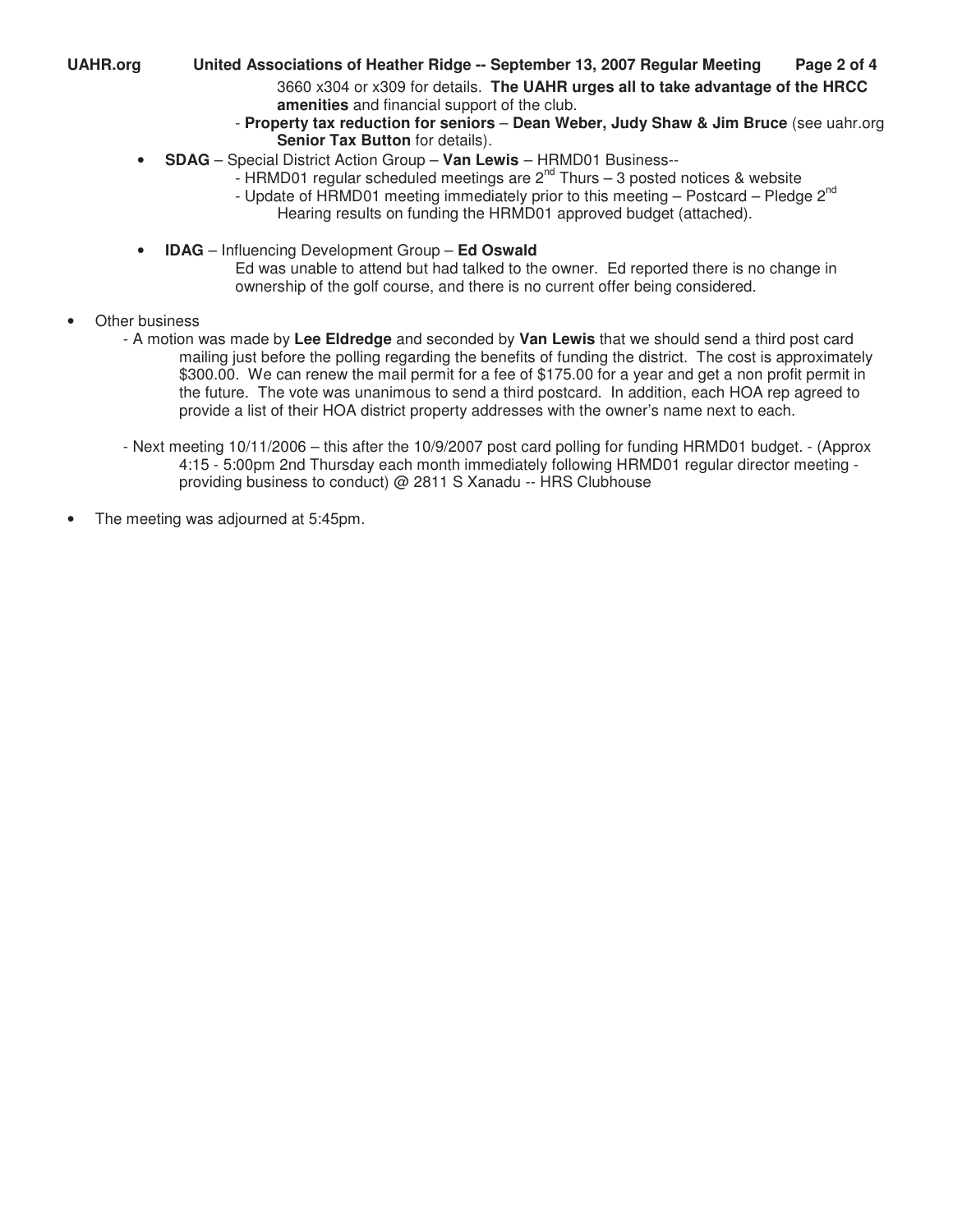| <b>UAHR.org</b> | United Associations of Heather Ridge -- September 13, 2007 Regular Meeting | Page 3 of 4 |
|-----------------|----------------------------------------------------------------------------|-------------|
|                 |                                                                            |             |

|                        | <b>UAHR.org Check Book</b>                |          |          |             |
|------------------------|-------------------------------------------|----------|----------|-------------|
| 9/20/2006              | DEPOSIT #40 - Candy Sales                 |          | \$257.00 | \$29,478.24 |
| 10/3/2006              | <b>DEPOSIT#41</b>                         |          | 1,840.00 | 31,318.24   |
| 10/4/2006              | Office Depot - labels                     | \$28.10  |          | 31,290.14   |
| 10/6/2006              | #1030 - USPS - Tabor                      | 209.23   |          | 31,080.91   |
| 10/9/2006              | #1031 - Errol Rowland - Misc Exp          | 441.93   |          | 30,638.98   |
| 10/10/2006             | #1032 - USPS - Newsletter                 | 342.98   |          | 30,296.00   |
| 10/13/2006             | <b>DEPOSIT#42</b>                         |          | 448.50   | 30,744.50   |
| 10/16/2006             | #1033 - White, Bear & Ankele - Legal      | 89.40    |          | 30,655.10   |
| 10/16/2006             | #1034 - My Computer At Work - Website     | 1,700.00 |          | 28,955.10   |
| 10/16/2006             | #1035 - The UPS Store - Printing          | 976.87   |          | 27,978.23   |
| 10/19/2006             | #1036 - USPS - Ballots                    | 386.29   |          | 27,591.94   |
| 10/20/2006             | #1037 - USPS - Newsletter                 | 254.91   |          | 27,337.03   |
| 10/27/2006             | #1038 - DK Advertising - Robo Calls       | 100.00   |          | 27,237.03   |
| 10/27/2006             | #1039 - Denver Business Center - Printing | 144.04   |          | 27,092.99   |
| 10/27/2006             | <b>DEPOSIT#43</b>                         |          | 532.75   | 27,625.74   |
| 10/29/2006             | #1040 - Aurora Sentinel - Advertising     | 404.25   |          | 27,221.49   |
| 11/1/2006              | #1041 - Errol Rowland - Misc. Exp.        | 103.03   |          | 27,118.46   |
| 11/3/2006              | #1042 - Muellertime Designs - Advtg/PR    | 32.57    |          | 27,085.89   |
| 11/6/2006              | <b>DEPOSIT #44</b>                        |          | 560.00   | 27,645.89   |
| 11/12/2006             | #1043 - White, Bear & Ankele - Legal      | 971.72   |          | 26,674.17   |
| 11/12/2006             | #1044 - Vincent Roith - Misc Exp          | 91.62    |          | 26,582.55   |
| 11/13/2006             | <b>DEPOSIT#45</b>                         |          | 359.85   | 26,942.40   |
| 11/13/2006             | #1045 - Errol Rowland - Misc. Exp.        | 146.84   |          | 26,795.56   |
| 11/29/2006             | #1046 - T.Charles Wilson Ins. Svc. - Bond | 100.00   |          | 26,695.56   |
| 11/30/2006             | #1047 - Edith Reidel - Election Judge     | 125.00   |          | 26,570.56   |
| 11/30/2006             | #1048 - Beverly Williams - Election Judge | 125.00   |          | 26,445.56   |
| 11/30/2006             | #1049 - Karen Berg - Election Judge       | 125.00   |          | 26,320.56   |
| 11/30/2006             | #1050 - HRCC - Meeting Room Set-ups       | 200.00   |          | 26,120.56   |
| 11/30/2006             | <b>DEPOSIT#46</b>                         |          | 60.00    | 26,180.56   |
| 11/9/2006              | $1 + 1$ Internet, Inc.                    | 29.97    |          | 26,150.59   |
| 12/7/2006              | See Check #1041 - Entered as \$103.03     | 5.00     |          | 26,145.59   |
| 12/7/2006              | #1051 - Sequoia Voting Systems, Inc.      | 3,564.30 |          | 22,581.29   |
| 12/12/2006             | #1052 - White, Bear & Ankele - Legal      | 171.25   |          | 22,410.04   |
| 12/16/2006             | #1053 - Van Lewis - Printing Newsletter   | 720.00   |          | 21,690.04   |
| 1/11/2007              | #1054 - White, Bear & Ankele - Legal      | 30.15    |          | 21,659.89   |
| 2/15/2007              | #1055 - White, Bear & Ankele - Legal      | 269.34   |          | 21,390.55   |
| 2/16/2007              | ! + ! Internet, Inc.                      | 29.97    |          | 21,360.58   |
|                        |                                           |          |          |             |
| 3/14/2007<br>3/14/2007 | #1056 - St. James Educ. Found. - Contrib  | 100.00   |          | 21,260.58   |
|                        | #1057 - White, Bear & Ankele - Legal      | 2,123.40 |          | 19,137.18   |
| 4/18/2007              | #1058 - White, Bear & Ankele - Legal      | 845.50   |          | 18,291.68   |
| 5/8/2007               | 1 & 1 Internet, Inc.                      | 29.97    |          | 18,261.71   |
| 5/10/2007              | <b>DEPOSIT #47 - Candy Sales</b>          |          | 186.00   | 18,447.71   |
| 5/10/2007              | #1059 - Molly Markert - Re-election       | 200.00   |          | 18,247.71   |
| 5/17/2007              | #1060 - White, Bear & Ankele - Legal      | 2,664.22 |          | 15,583.49   |
| 5/17/2007              | #1061 - The Russell Company - Web Site    | 500.00   |          | 15,083.49   |
| 6/20/2007              | #1062 - T. Charles Wilson Ins Svc - Bond  | 25.00    |          | 15,058.49   |
| 6/20/2007              | #1063 - White, Bear & Ankele - Legal      | 2,485.72 |          | 12,572.77   |
| 7/26/2007              | #1064 - White, Bear & Ankele - Legal      | 1,455.52 |          | 11,117.25   |
| 7/26/2007              | ATM - SOS - Annual Report                 | 10.00    |          | 11,107.25   |
| 8/6/2007               | #1065 - USPS - Postage - Post Cards       | 293.02   |          | 10,814.23   |
| 8/9/2007               | #1066 - Van Lewis - Postage Post Cards    | 270.06   |          | 10,544.17   |
| 8/9/2007               | Check #1065 Voided                        |          | 293.02   | 10,837.19   |
| 8/10/2007              | DEPOSIT #48                               |          | 5,000.00 | 15,837.19   |
| 8/11/2007              | #1067 - White Bear & Ankele - Legal       | 1,886.49 |          | 13,950.70   |